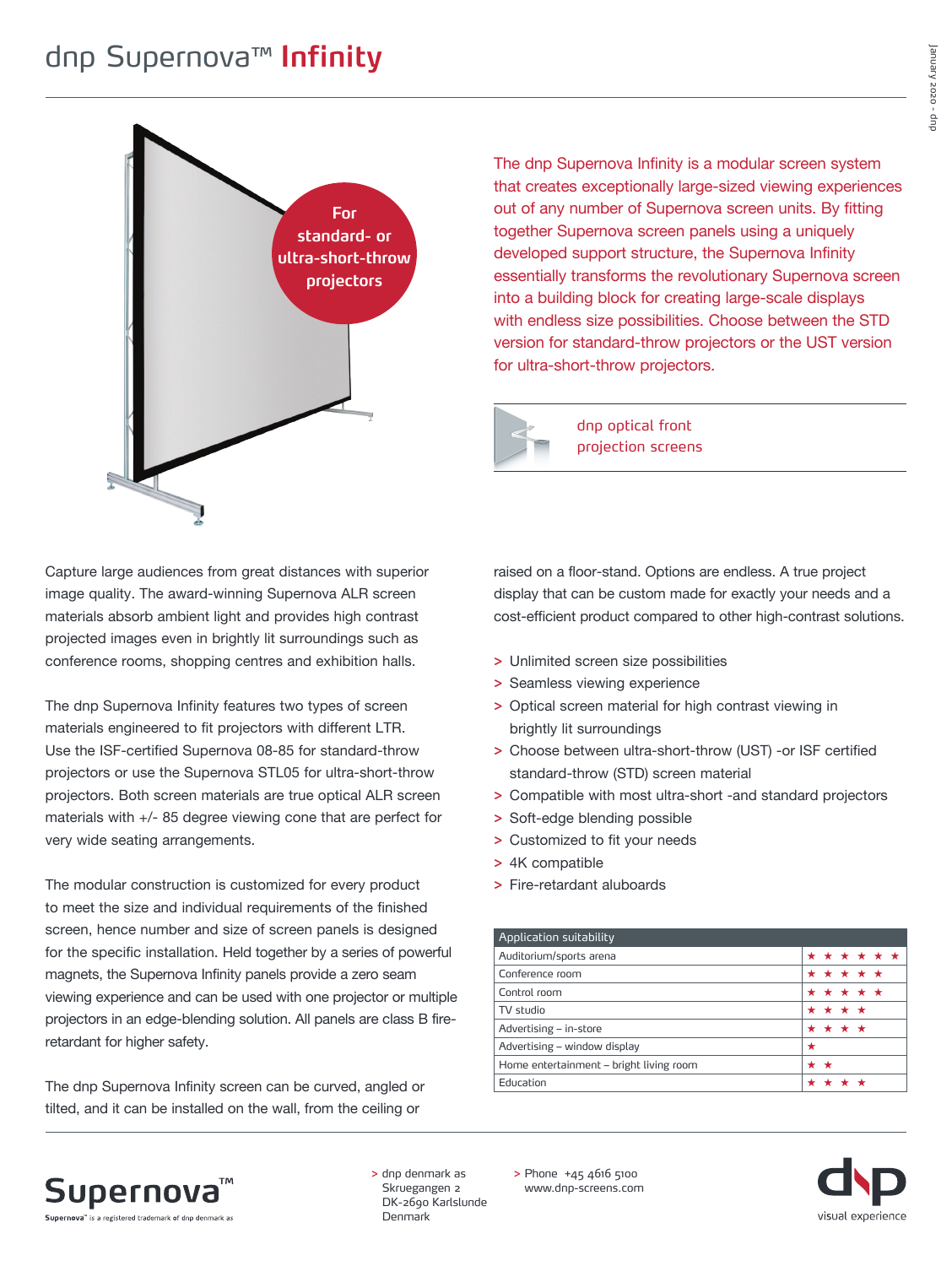### Product details

| Aspect ratio                                  |                                          | Any - customized screen sizes                                        |  |
|-----------------------------------------------|------------------------------------------|----------------------------------------------------------------------|--|
| Screen dimensions                             |                                          |                                                                      |  |
| Width<br>Height<br>Depth (no floor stand)     | mm<br>inch                               | Any - customized screen sizes<br>Any - customized screen sizes<br>50 |  |
| Weight                                        |                                          |                                                                      |  |
| Screen<br>(approx. – depending on size)       | kg/m <sup>2</sup><br>lbs/ft <sup>2</sup> | $12 - 17$<br>$2.5 - 3.5$                                             |  |
| Floor stand weight                            |                                          |                                                                      |  |
| Foot support<br>(approx. – depending on size) | kg<br>lbs                                | 25<br>55                                                             |  |

#### Unique micro-filter screen technology for up to 7 times more contrast

The Supernova screen materials are optical multi-layer ALR technologies that absorb ambient light and ensure a superior viewing experience. Layers include:

**>** Unique optical lens film to reduce the impact of ambient light and thereby ensure better image contrast.

- **>** Technologically advanced reflection layer for revolutionary half-gain angles up to +/- 85˚.
- **>** Multi-layer technologies set new standards for colour reproduction.



**>** dnp denmark as Skruegangen 2 DK-2690 Karlslunde **Denmark** 

**>** Phone +45 4616 5100 www.dnp-screens.com